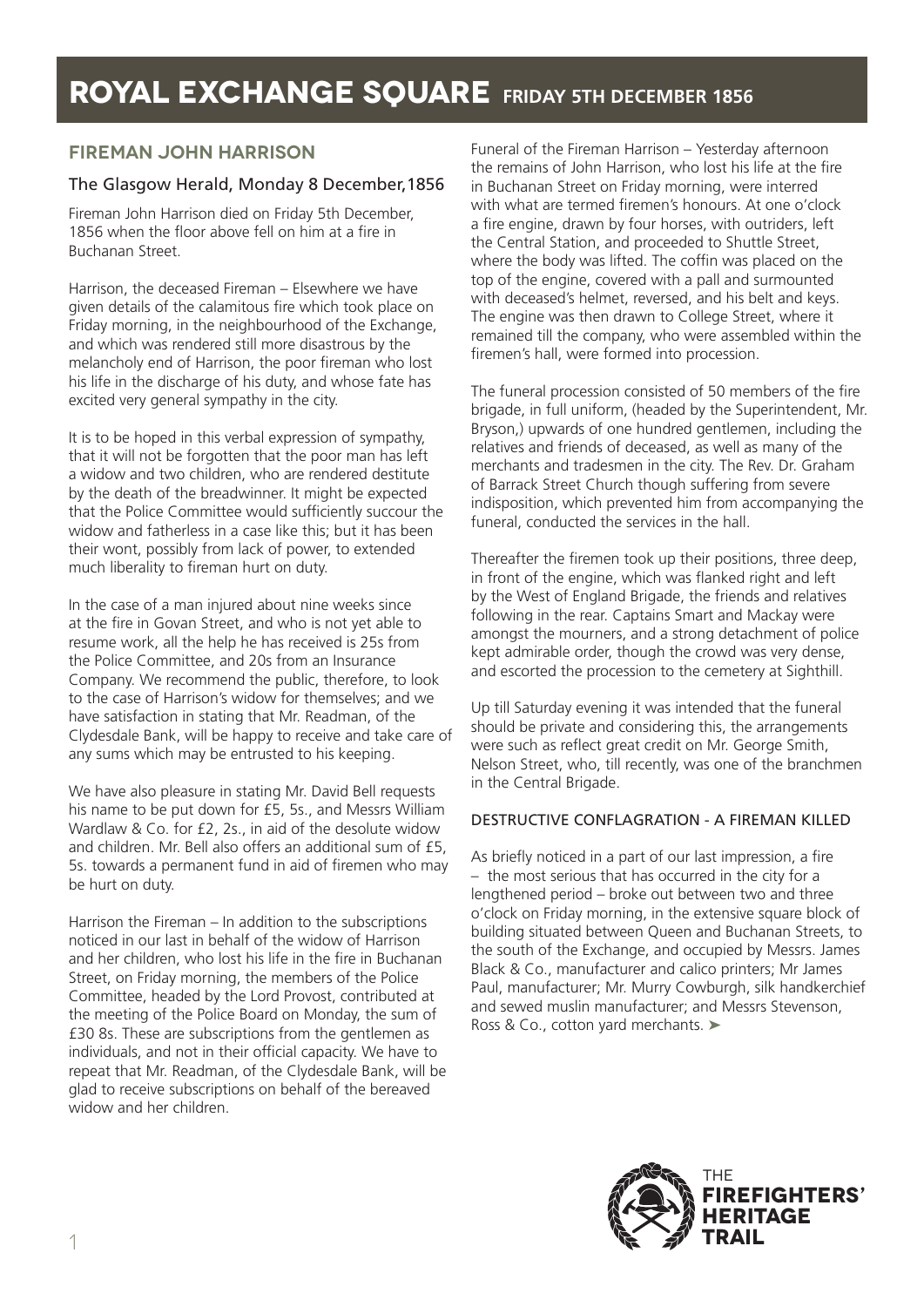# **ROYAL EXCHANGE SQUARE FRIDAY 5TH DECEMBER 1856**

The West of England Brigade were the first on the scene with their engine, information of the disaster having been conveyed to the station by a young man who accidentally observed the burning while passing along Buchanan Street. The engine was drawn into the court entering from said street, and at this time – a quarter before three o'clock – the building from top to bottom was in a blaze, and the flames issuing with intense fury from the windows at the west side. The police then seem to have been made aware of the fact that a fire was actually in Buchanan Street, as a messenger was sent to the Central station at three o'clock and gave the alarm.

The brigade, with characteristic rapidity, were speedily on the spot with three engines; but Mr Bryson seeing that all efforts to save the building must prove ineffectual – the roof by this time, about twelve minutes past three, having fallen in – and that the adjoining tenements were in imminent danger, despatched messengers for the Southern, Western and Northern engines, which were speedily in attendance. At this time the appearance of the burning building was truly terrific. The flames ascended to a considerable height, illuminating the city for miles around, and throwing showers of sparks into the air.

About a quarter past three o'clock, Thomas Main, Allan Todd, and John Harrison, firemen in the Central Brigade, forced the door on the first floor, leading to Messrs Black & Co.'s packing room, and were in the act of breaking open an inner door, when the floor suddenly gave way a little, throwing the poor men on their backs; and before they could recover themselves, the flooring of the flat above came down with a tremendous crash. Main and Todd were almost immediately extricated; but we regret to say that poor Harrison, being in advance of his comrades, could not be reached, notwithstanding that every effort which it was possible to think of was made. His body was recovered about eight o'clock, when it was discovered that he must have met with a speedy death, his back having been fracture by a joist which had fallen from the upper floor.

Deceased, who bore an excellent character, was a slater to trade, and one of the best firemen in the brigade. If property was to be saved, and that within the bounds of human power, Harrison, fearless of danger, was a man to make the attempt. At a recent fire in Roslin Terrace, he got his foot burned, but stuck to his post, and required to cut his boot off when he went home. When asked by his superintendent why he did not go home at once, he replied "Oh, no, you would have thought me too thin skinned." He was 27 years of age, and has left a widow and two children.

The other two men were conveyed to the Infirmary, where they are progressing favourably, indeed Todd, though severely bruised, was intent on remaining at his work. The fire during this period was raging in every corner; and at four o'clock the east wall gave, way throwing a portion of the south gable through the roof, and into the show room of Messrs Higginbotham, Prince's Court. And here we have to record a most miraculous escape.

Opposite to the east gable, five firemen were stationed upon a wall, separating by a narrow lane the property to the east of the burning building. Mr Bryson, apprehensive of danger at this point, had withdrawn his men only a few minutes before the ponderous mass tumbled down, bringing a portion of the wall on which the firemen had been standing along with it. The internal partitions gave way at the same time, and smashed in the iron doors in the adjacent sunk flat of Messrs Stevenson's premises, filled with cotton copes, which speedily ignited. By strenuous exertions the firemen succeeded in keeping the flames under, and thereby saved this tenement.

About half past five o'clock the flames had expended their fury, leaving the building a complete ruin, with nothing left standing but the front wall, and various portions of the internal fittings, which continued to smoulder and require the attendance of the hose till yesterday.

The Messrs Black had a large portion of their stock packed and ready for shipment to New York, per screw steamer Edinburgh, which had been prevented coming up to the harbour in consequence of the fog. An incident illustrative of the exemplary and spirited conduct of the officers of the 1st Royals is worthy of mention. After the brigades arrived, a difficulty was experienced in getting men to work the engines; and this fact being observed by a number of the officers, who had been enjoying themselves at the Messrs Thompson's ball in the Corporation halls, they set to – in full dress as they were – and worked diligently at the engines for about an hour, and also pressed all whom they could get into the service

It is perhaps scarcely necessary to refer to a brigade of men who always do their duty; suffice it that on this occasion nothing was wanting, and, under their judicious and anxious superintendent, they worked manfully. But for their exertions the valuable property facing Buchanan Street, belonging to Mr Bell of Blackhall, and occupied by Messrs. Henry Field & Son, Messrs Allan & Ferguson and others, would more than probably have been totally destroyed, the two buildings being only separated by a court about twenty feet in width. ➤